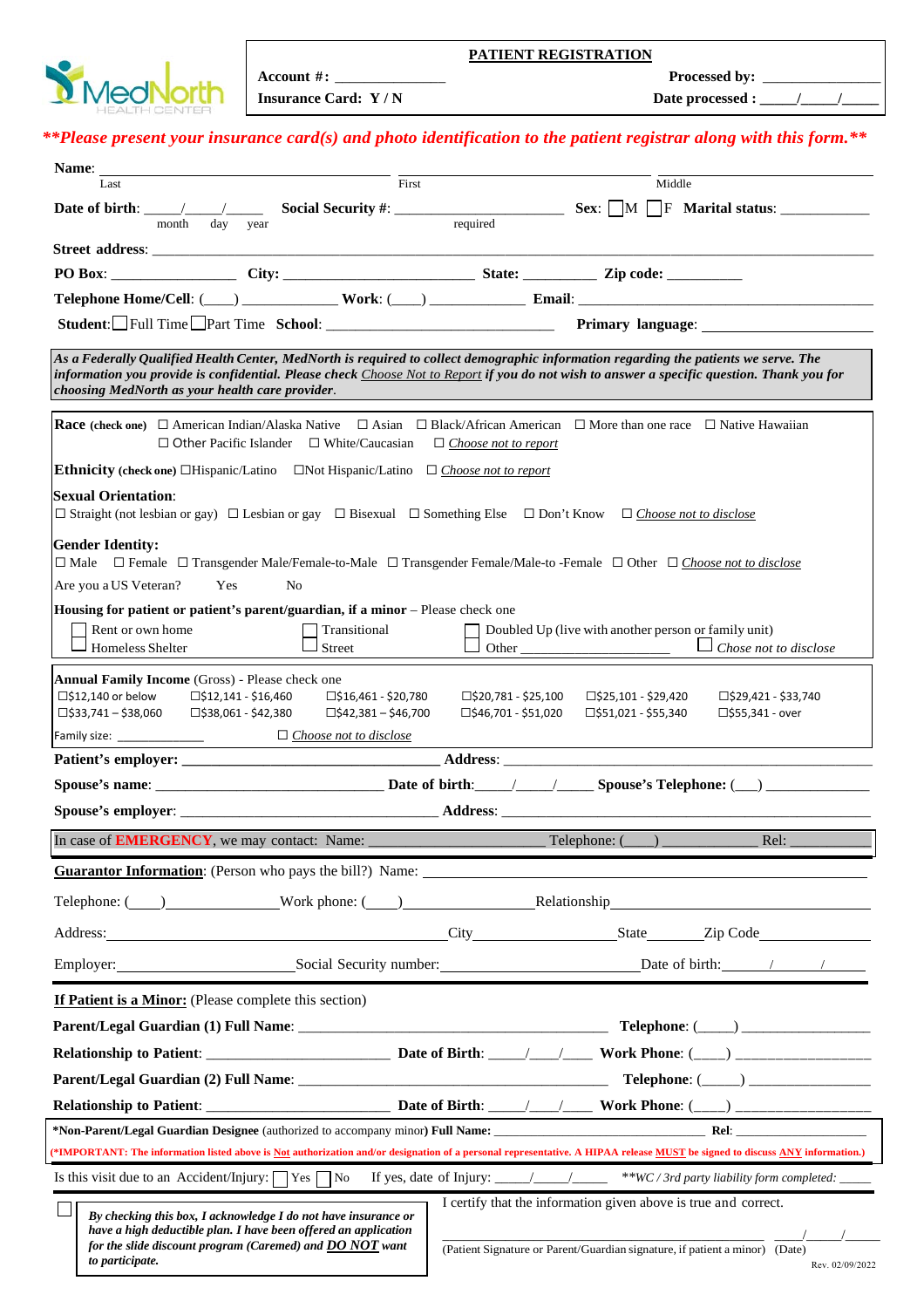# **MedNorth Health Center About Our Notice of Privacy Practices**

We are committed to protecting your personal health information in compliance with the law. The attached Notice of Privacy Practices states:

- Our obligations under the law with respect to your personal health information.
- How we may use and disclose the health information that we keep about you.
- Your rights relating to you personal health information.
- Our rights to change our Notice of Privacy Practices.
- How to file a complaint if you believe your privacy rights have been violated.
- The conditions that apply to uses and disclosures not described in this Notice.
- The person to contact for further information about our privacy practices.

It is our policy to give you a copy of this notice and to obtain your written acknowledgement that you have received a copy of this notice.

## **Patient Acknowledgement of Receipt**

|                                                                 | , hereby acknowledge that I have |
|-----------------------------------------------------------------|----------------------------------|
| received a copy of the Notice of Privacy Practices.             |                                  |
|                                                                 |                                  |
|                                                                 |                                  |
| Patient's Signature                                             | Date                             |
|                                                                 |                                  |
| Signature of Parent or Patient's Representative (if applicable) | Date                             |

Description of Legal Authority to Act on Behalf of Patient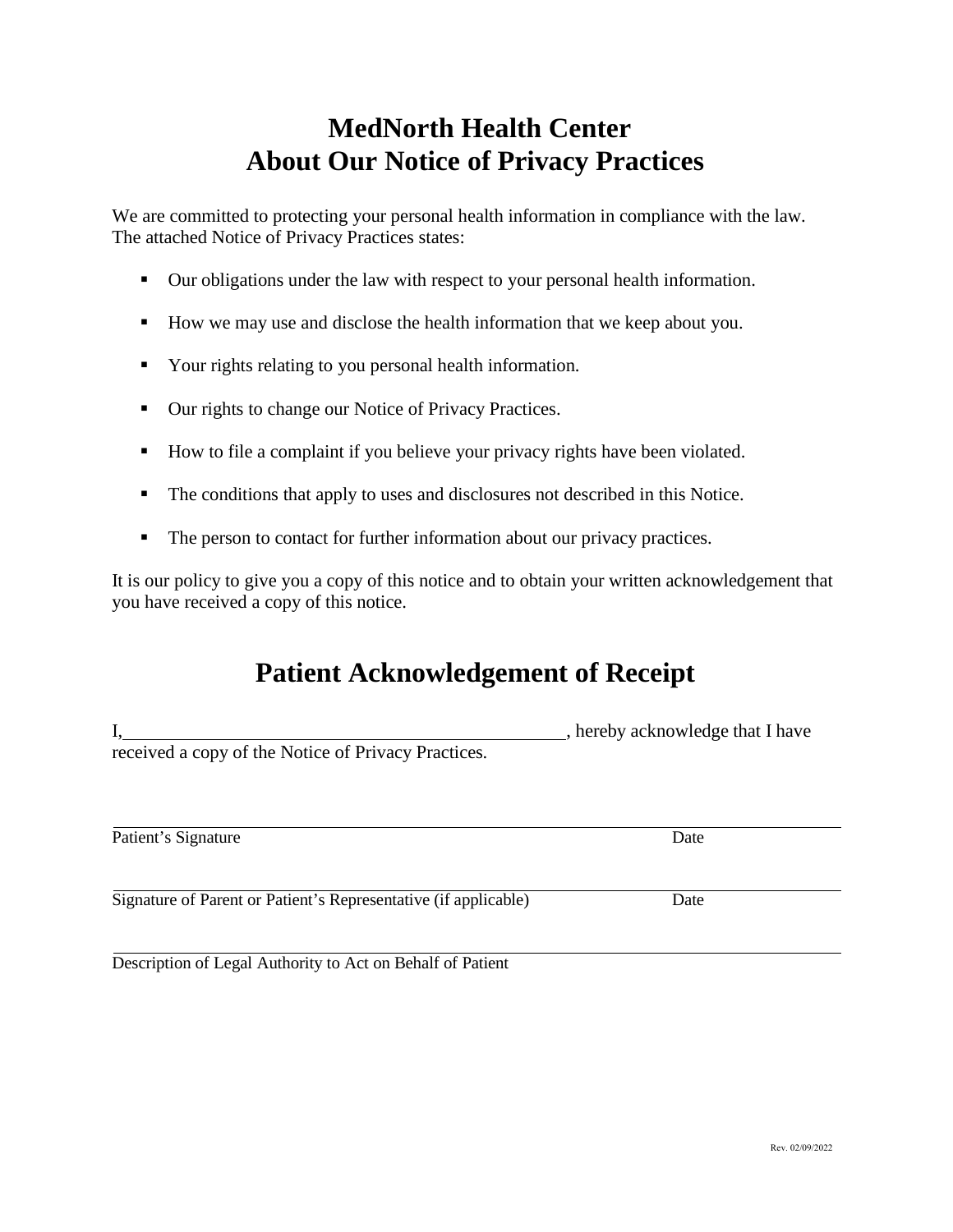

**MedNorth Health Center**

## **Conditions of Examination**

## **Contact Information and Instructions**

*In order to provide you with quality health services with respect for your privacy, we ask that you instruct us on how to get in touch with you to discuss matters such as important lab results and medical follow up, appointment scheduling, billing issues, pharmacy refill orders or potential drug recalls.*

## **Telephone: Written Communication**

| 1.4.4                                                                                     |                                                                                                                                 |
|-------------------------------------------------------------------------------------------|---------------------------------------------------------------------------------------------------------------------------------|
| OK to leave message with detailed information<br>Leave message with call back number only | Mail to home address (such as postcards or letters).<br>Mail to work/office                                                     |
| Home #: $($ $)$                                                                           |                                                                                                                                 |
| Work #: (                                                                                 |                                                                                                                                 |
| $Cell \#:$ ( )                                                                            |                                                                                                                                 |
| Text #: (                                                                                 | Email:<br><u> 1989 - Jan Sterling Sterling av den stad ble stad ble stad ble stad ble stad ble stad ble stad ble stad ble s</u> |

## **Consent for Examination and Treatment**

I give the designated personnel of MedNorth Health Center, my consent for examination, ordering of appropriate lab test(s), diagnostic procedures and prescribing medication and treatment for

All procedures will be explained to me. I will have a chance to ask questions about advantages, alternatives, and possible adverse effects.

**\_\_\_\_\_\_\_\_\_\_\_\_\_\_\_\_\_\_\_\_\_\_\_\_\_\_\_\_\_\_\_\_\_\_\_\_\_\_\_\_\_\_\_\_\_\_\_\_\_\_** Patient's Name

This consent is valid until revoked.

#### **Responsibility for Payment of Bill:**

I, the undersigned, understand that I am financially responsible for the services received by the patient and authorize MedNorth to release any medical information required to receive payment for services rendered to the patient.

#### **Beneficiary Agreement:**

I request payment of authorized benefits by my insurance carrier be made on my behalf to MedNorth Health Center for services rendered to me by MedNorth Health Center, I understand that this request is valid until revoked by me and that I am responsible for any deductibles and co-insurance of allowable charges not otherwise covered.

### **Content of Form:**

I certify that I have read this form and understand its contents and that the information given by me is true and correct.

Date: \_\_\_\_\_\_\_\_\_\_\_\_\_\_\_\_\_\_\_\_\_\_\_\_\_\_\_\_\_\_\_\_\_\_\_

Signature:

If minor, parent/legal guardian's signature is required.

MedNorth Staff \_\_\_\_\_\_\_\_\_\_\_\_\_\_\_\_\_\_\_\_\_\_\_\_\_\_\_\_\_\_\_\_\_\_\_\_\_\_\_\_\_\_\_\_\_\_\_\_\_\_\_\_\_\_